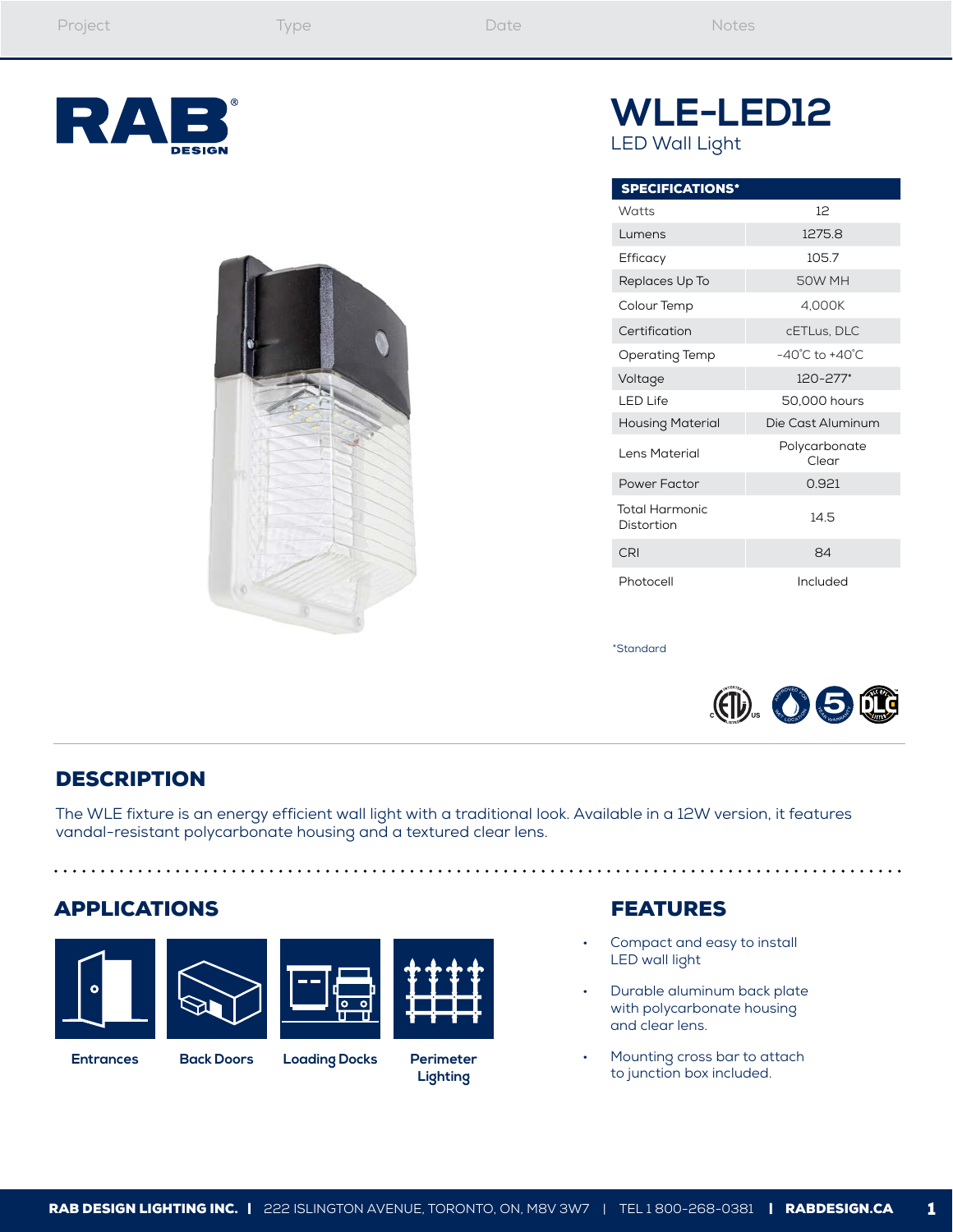# OTHER MODEL SPECIFICATIONS

| <b>MODEL DESCRIPTION</b> |         | VOLTAGE (V) INPUT POWER (W) LIGHT |        | <b>EFFICACY</b><br>(Lm/W) | <b>THD</b> | 7 PF. | <b>CCT</b> | <b>CRI</b> |
|--------------------------|---------|-----------------------------------|--------|---------------------------|------------|-------|------------|------------|
| WLE-LED12-B-4K-BLK-PC-CL | 120-277 |                                   | 1275.8 | 105.7                     | 14.5       | 0.921 | 4000       | 84         |

#### LEGEND

B - 120V–277V 4K-4000K BLK - Black PC - Photocell CL-Clear Lens

#### DIMENSIONS